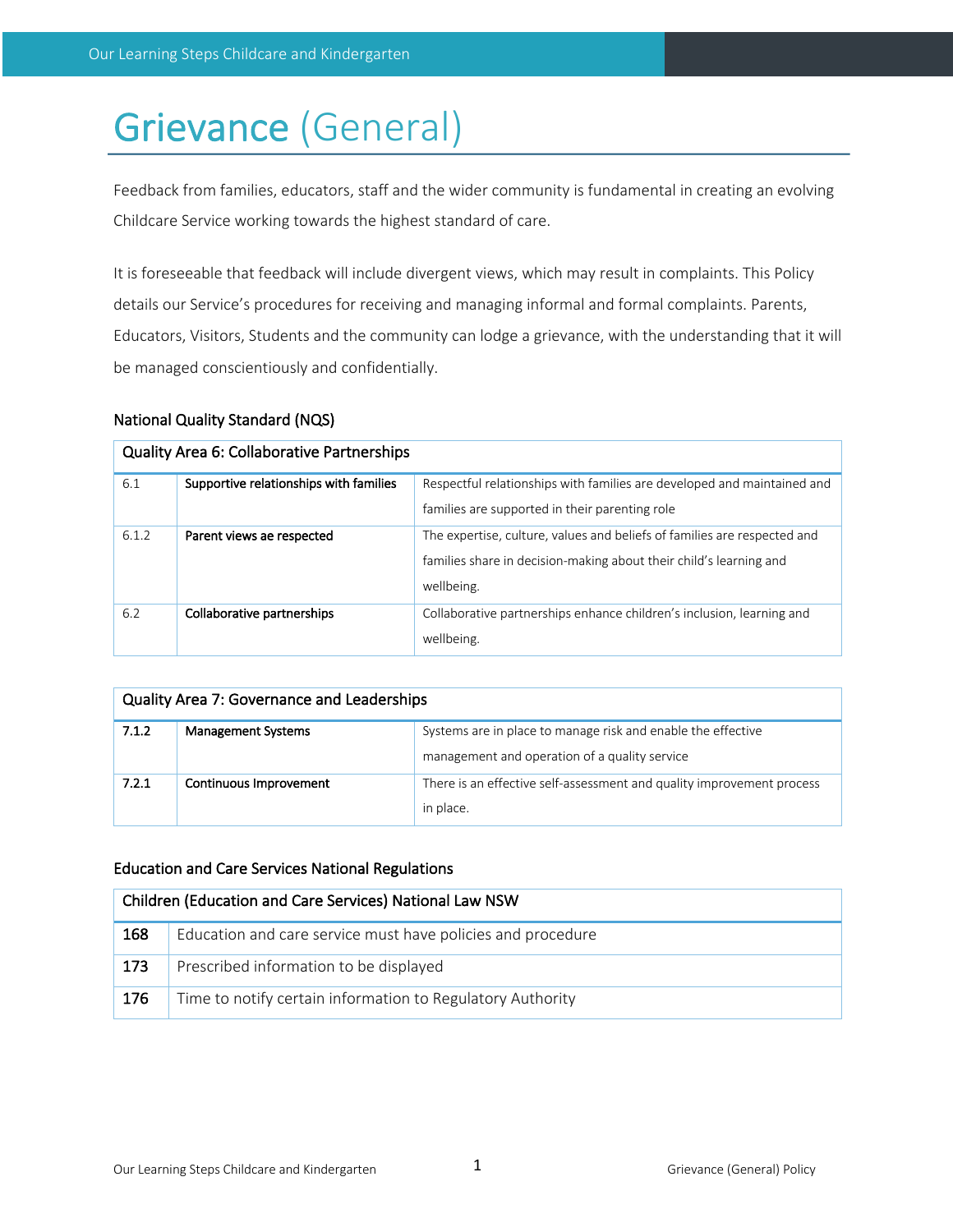# RELATED POLICIES

Code of Conduct Policy Privacy and Confidentiality Policy Family Communication Policy Interactions with Children, Family and Staff Policy Respect for Children Policy Student and Volunteer Workers Policy Responsible Person Policy Grievance Policy (Families) Grievance Policy (Staff)

# PURPOSE

We aim to investigate all complaints and grievances with a high standard of equity and fairness. We will ensure that all persons making a complaint are guided by the following policy values:

- Procedural fairness and natural justice
- Code of ethics and conduct
- Culture free from discrimination and harassment
- Transparent policies and procedures
- Opportunities for further investigation
- Adhering to our Service philosophy

## Procedural fairness and natural justice

Our Service believes in procedural fairness and natural justice that govern the strategies and practices, which include:

- The right to be heard fairly
- The right to an unbiased decision made by an objective decision maker
- The right to have the decision based on relevant evidence

# SCOPE

This policy applies to children, families, staff, management and visitors of the Service.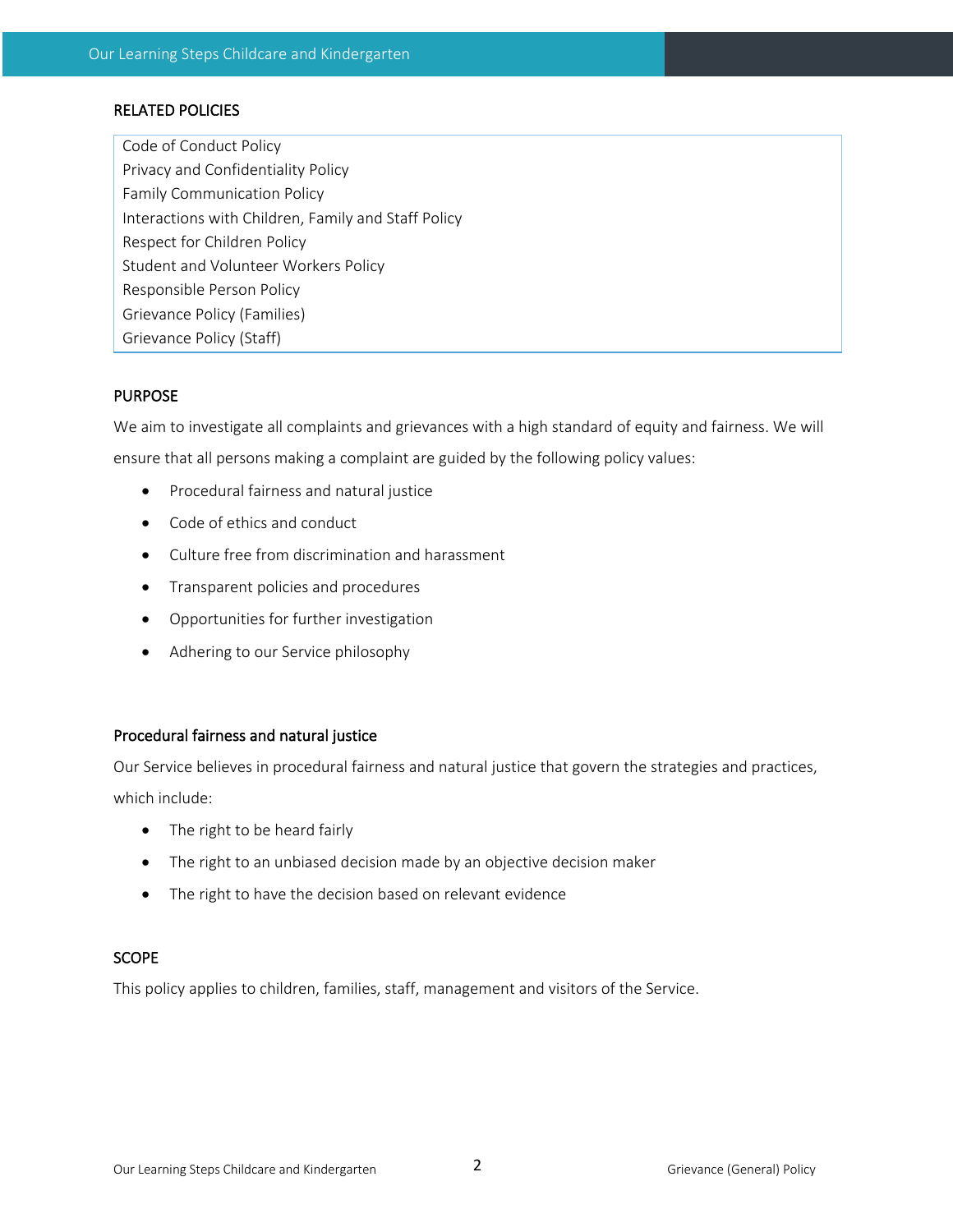### IMPLEMENTATION

Grievances can transpire in any workplace. Handling them appropriately is imperative for sustaining a safe, healthy, harmonious and productive work environment. The Grievance Policy ensures that all persons are presented with procedures that:

- Value the opportunity to be heard
- Promote conflict resolution
- Encourage the development of harmonious partnerships
- Ensure that conflicts and grievances are mediated fairly
- Are transparent and equitable.

#### Definitions

Complaint: An issue of a negligible nature that can be resolved within 24 hours, and does not require a comprehensive investigation. Complaints include a manifestation of discontentment, such as poor service, and any verbal or written complaint directly related to the Centre (including general and notifiable complaints). Complaints do not include staff, industrial or employment matters, occupational health and safety matters (except associated with the safety of children).

Complaints and Grievances Register: Records information about complaints and grievances received at the centre, along with the outcomes. This register must be kept in a secure file, accessible only to educators and Department of Education and Training. The register can provide valuable information to the Approved Provider and Nominated Supervisor of the service to ensure children and family's needs are being met.

Grievance: A grievance is a formal statement of complaint that cannot be addressed immediately and involves matters of a more serious nature. For example: If the service is in breach of a regulation causing injury or possible harm to a child.

Mediator: A person who attempts to make people involved in a conflict come to an agreement.

Mediation: An attempt to bring about a peaceful settlement or compromise between disputants through the objective intervention of a neutral party.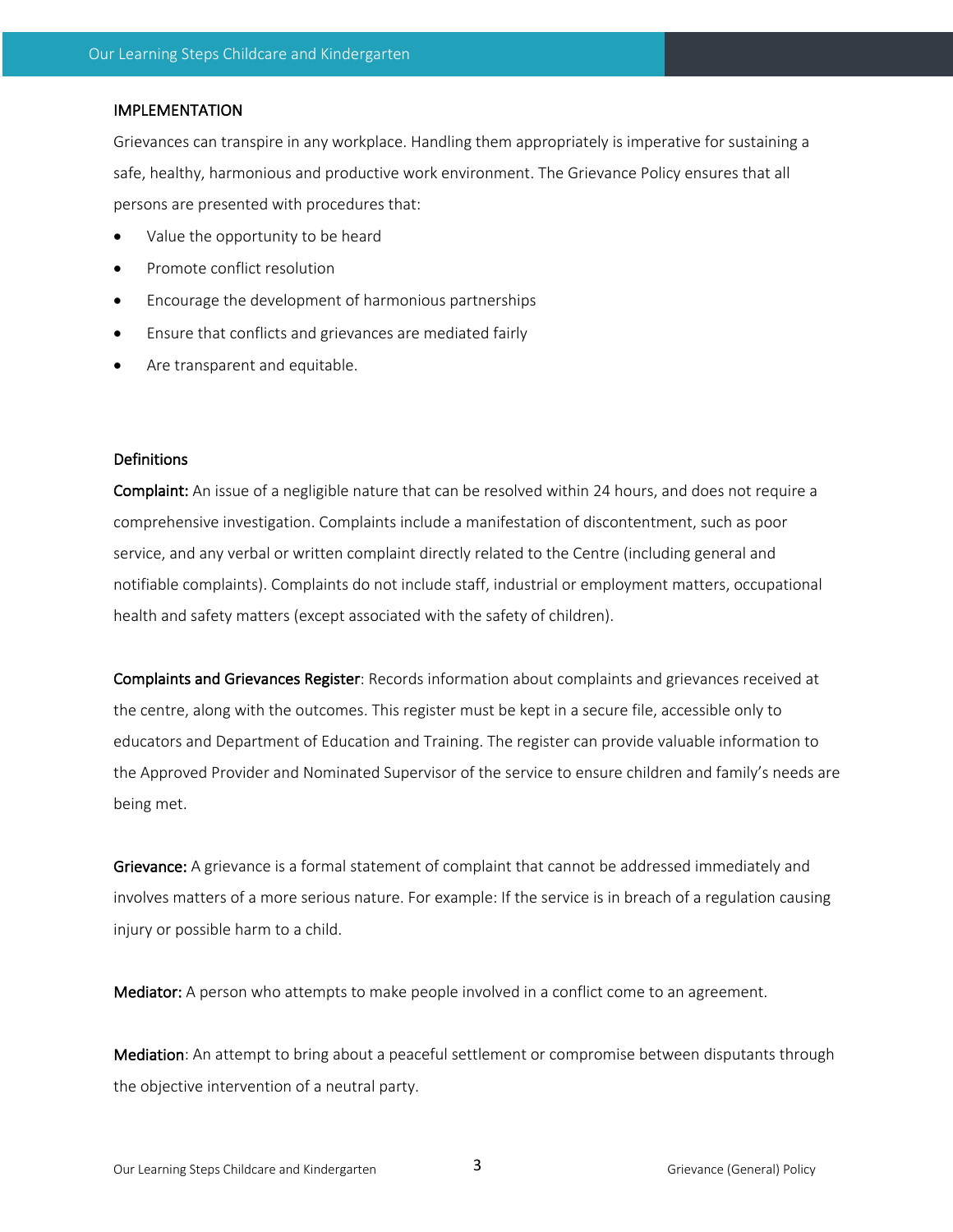Notifiable complaint: A complaint that alleges a breach of the Regulation and Law, National Quality Standards or alleges that the health, safety or wellbeing of a child at the service may have been compromised. Any complaint of this nature must be reported by the Approved Provider or Nominated Supervisor to the Department of Education and Training within 24 hours of the complaint being made (Section 174(2)(b), Regulation 176(2)(b)).

If the Director is unsure whether the matter is a notifiable complaint, it is good practice to contact The Department of Education and Training for confirmation. Written reports must include:

- details of the event or incident
- the name of the person who initially made the complaint
- if appropriate, the name of the child concerned and the condition of the child, including a medical or incident report (where relevant)
- contact details of a nominated member of the Grievances Subcommittee
- any other relevant information

Written notification of complaints must be submitted using the appropriate forms, which can be found on the ACECQA website: www.acecqa.gov.au and logged using NQA ITS (National Quality Agenda IT System).

Serious incident: An incident resulting in the death of a child, or an injury, trauma or illness for which the attention of a registered medical practitioner, emergency services or hospital is sought or should have been sought. This also includes an incident in which a child appears to be missing, cannot be accounted for, is removed from the centre in contravention of the Regulations or is mistakenly locked in/out of the centre premises (Regulation 12).

A serious incident should be documented in an Incident, Injury, Trauma and Illness Record (sample form available on the ACECQA website) as soon as possible and within 24 hours of the incident. The Regulatory Authority must be notified within 24 hours of a serious incident occurring at the centre (Regulation 176(2)(a)). Records are required to be retained for the periods specified in Regulation 183

*Continued:*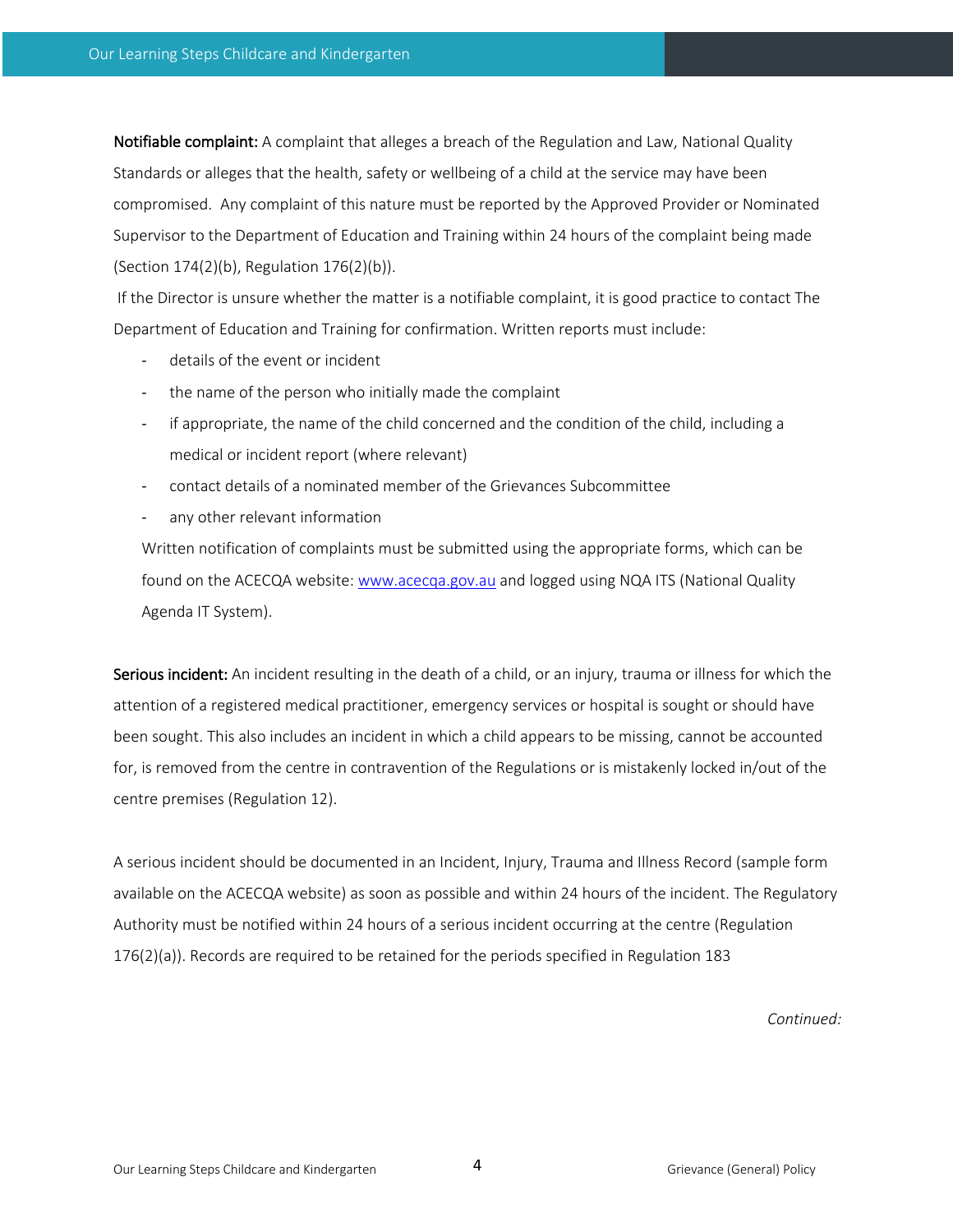### Privacy and Confidentiality

• Management and Educators will adhere to our Privacy and Confidentiality Policy when dealing with grievances. However, if a grievance involves a staff member or child protection issues, a government agency may need to be informed.

## Conflict of Interest

It is important for the complainant to feel confident in

- Being heard fairly
- An unbiased decision making process

Should a conflict of interest arise during a grievance or complaints that involves the Approved Provider, the Nominated Supervisor or other Management will be nominated as an alternative mediator.

Our Service may also engage the resources of an Independent Conflict Resolution Service to assist with the mediation of a dispute. We will ensure that throughout the conflict resolution process the Services Code of Conduct must be adhered to.

## The Approved Provider/ Nominated Supervisor will:

- Treat all grievances seriously and as a priority
- Ensure grievances remain confidential
- Ensure grievances reflect procedural fairness and natural justice
- Discuss the issue with the complainant within 24 hours of receiving the verbal or written complaint
- Investigate and document the grievance fairly and impartially
- This will consist of:
	- Reviewing the circumstances and facts of the complaint (or breach) and inviting all affected parties to provide information where appropriate and pertinent.
	- Discussing the nature of the complaint (or breach) and giving an educator, staff member, volunteer or visitor an opportunity to respond.
	- Permitting them to have a support person present during the consultation (for example: Union Representative, however this does not include a lawyer acting in a professional capacity).
	- Providing the employee with a clear written statement outlining the outcome of the investigation.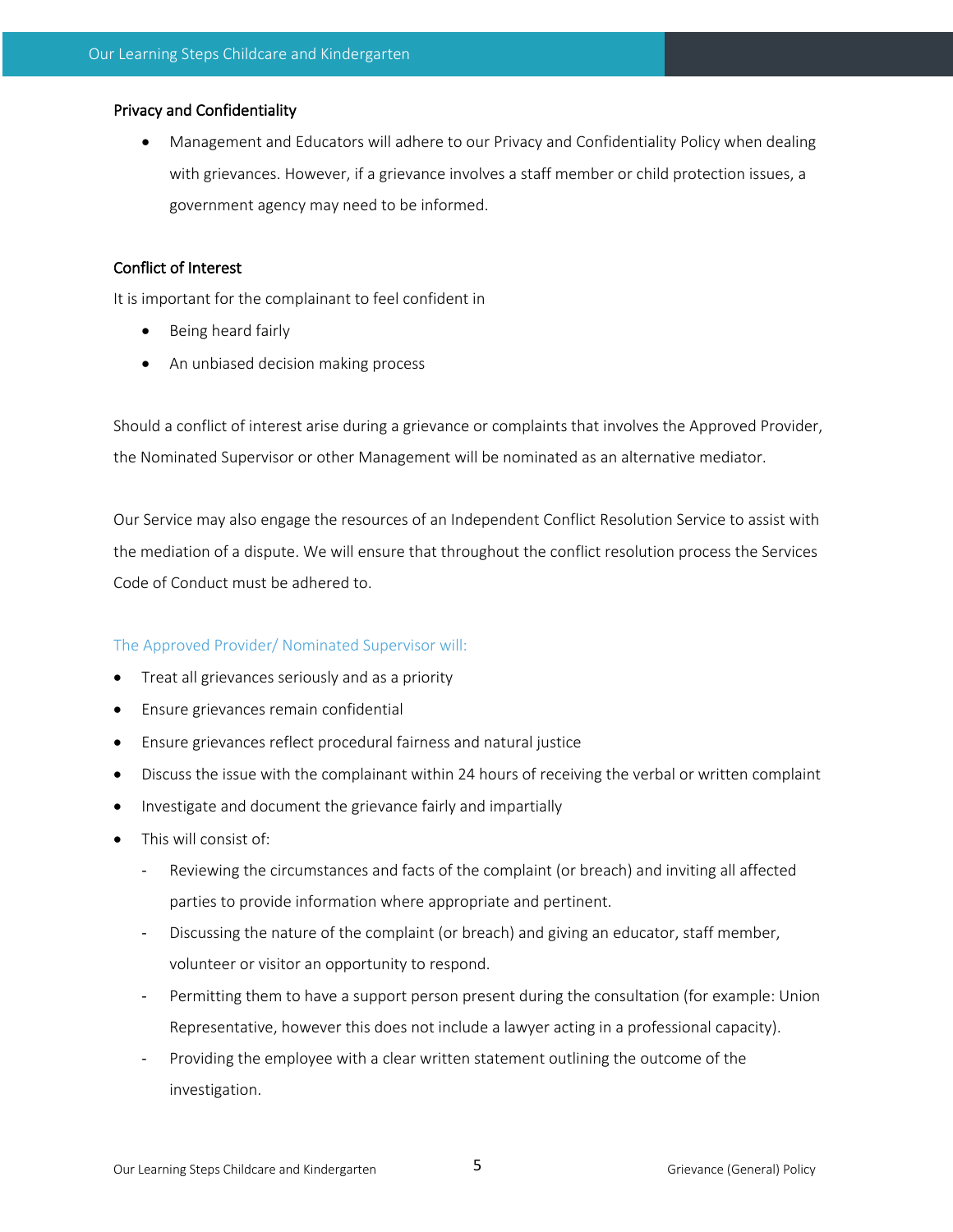- Advise the complainant and all affected parties of the outcome within 7 working days of receiving the verbal or written complaint.
	- Management will provide a written response outlining the outcome and provide a copy to all parties involved.
	- If a written agreement about the resolution of the complaint is prepared, all parties will ensure the outcomes accurately reflects the resolution and sign in agreeance.
- Should management decide not to proceed with the investigation after initial enquiries, a written notification outlining the reasoning will be provided to the complainant.
- Keep appropriate records of the investigation and outcome, and store those records in accordance with our Privacy and Confidentiality Policy and Record Keeping and Retention Policy.
- Monitor ongoing behaviour and provide support as required.
- Ensure the parties are protected from victimisation and bullying.
- Request feedback on the grievance process using a feedback form.
- Track complaints to identify recurring issues within the Service.
- Notify the Department of Education and Communities within 24 hours if a complaint alleges the safety, health or wellbeing of a child is being compromised.

## Source

- Education and Care Services National Regulation
- National Quality Standard
- ACECQA
- Human Rights and Equal Opportunities Commission
- Revised National Quality Standard

## Review

| Date Reviewed | <b>Modifications</b>                                                                                 | <b>Next Policy Review Date</b> |
|---------------|------------------------------------------------------------------------------------------------------|--------------------------------|
| August 2017   | Changes made with the addition to definitions of<br>terminology to ensure a clear understanding when | August 2018                    |
|               | dealing with a compliant and grievance.                                                              |                                |
| October 2017  | Updated the references to comply with the revised<br>National Quality Standard                       | August 2018                    |